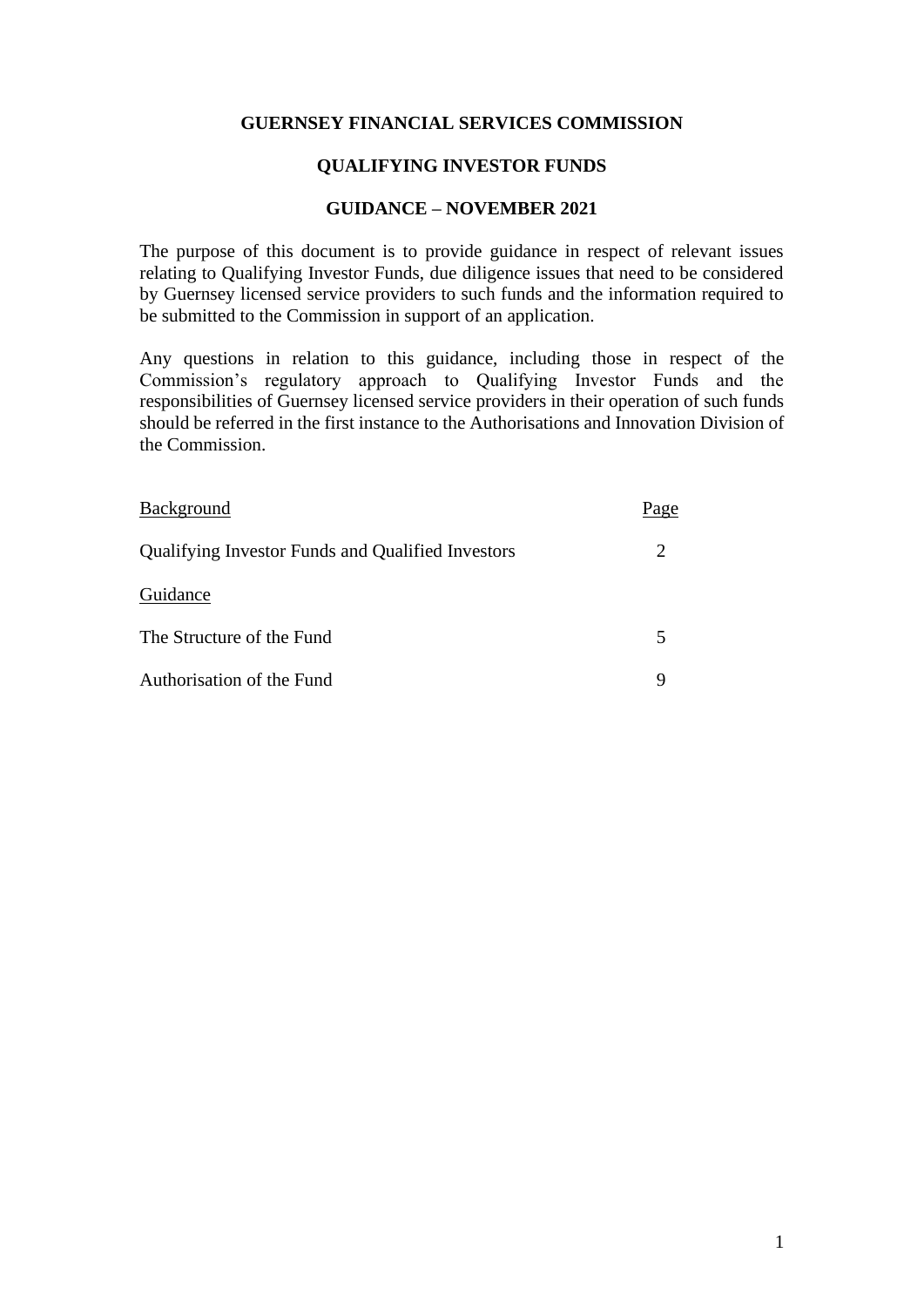# **BACKGROUND**

### **Qualifying Investor Funds and Qualified Investors**

- 1. A Qualifying Investor Fund is either an open-ended or closed-ended collective investment scheme, authorised under the Protection of Investors (Bailiwick of Guernsey) Law, 2020 ("the POI Law").
- 2. Only Qualified Investors (as defined below) would be permitted to invest in a Qualifying Investor Fund.
- 3. A Qualified Investor is deemed able:
	- (a) to evaluate the risks and strategy of investing in a Qualifying Investor Fund; and
	- (b) to bear the economic consequences of investment in the Qualifying Investor Fund including the possibility of any loss arising from the investment.
- 4. Qualified Investor means: a Professional Investor, an Experienced Investor, and/or a Knowledgeable Employee as defined below.
	- (a) A Professional Investor is:
		- 1. a Government, local authority, public authority or supra-national body (in the Bailiwick or elsewhere); or
		- 2. a person, partnership or other unincorporated association or body corporate, (whether incorporated, listed or regulated in an OECD country or otherwise) whose ordinary business or professional activity includes or it is reasonable to expect that it includes, acquiring, underwriting, managing, holding or disposing of investments whether as principal or agent, or the giving of advice on investments; or
		- 3. an affiliate of the Qualifying Investor Fund or an associate of an affiliate of the Qualifying Investor Fund. (The terms "affiliate" and "associate of an affiliate" are intended to refer to financial services businesses or financial services professionals associated, directly or indirectly, with the operation of the fund in question).
		- 4. an individual investor who makes an initial investment of not less than US\$100,000 or equivalent in the fund in question. Provided the initial test has been met, subsequent investments by the same investor may be of lower amounts.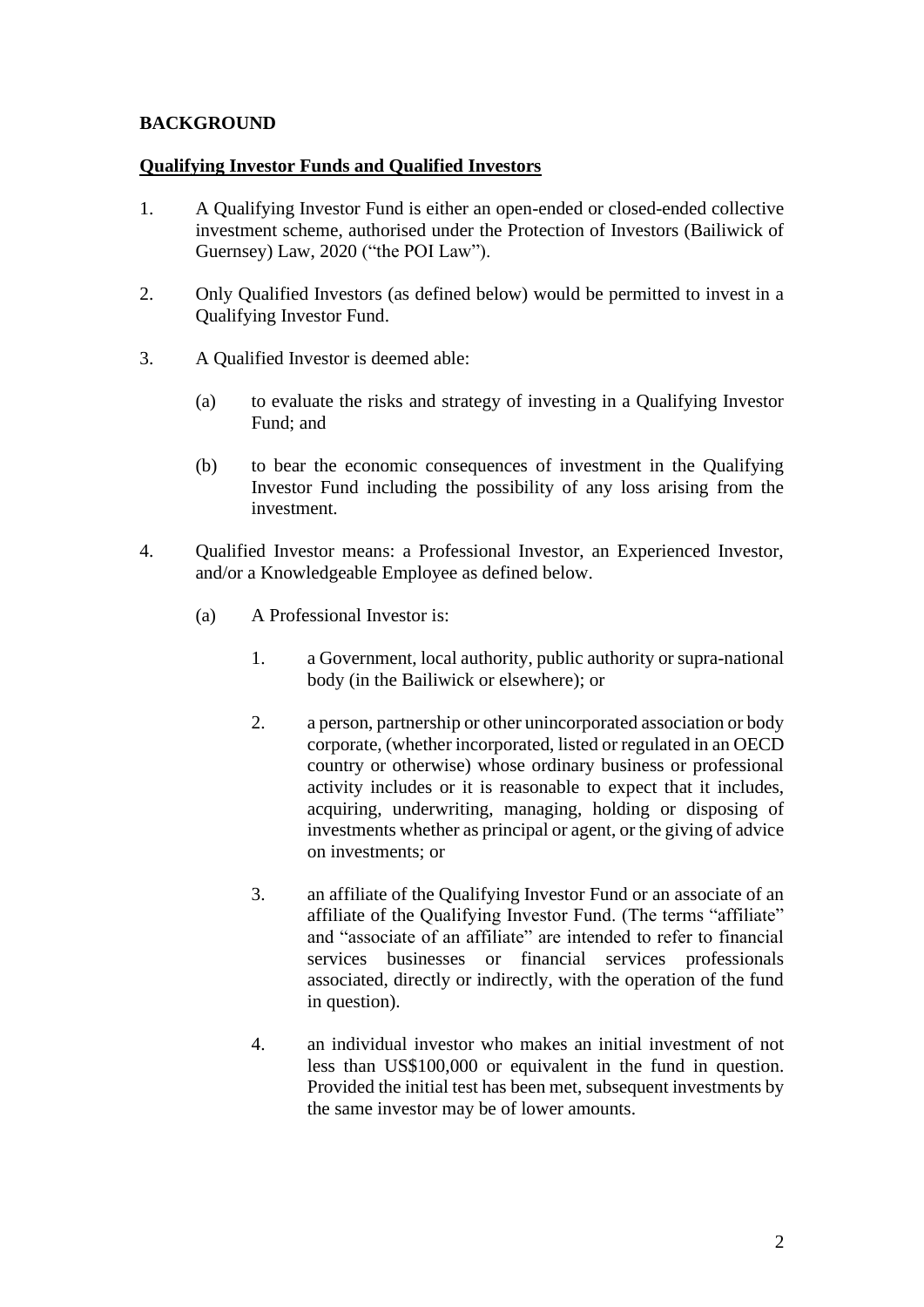(b) An Experienced Investor is:

a person, partnership, or other unincorporated association or body corporate which has in any period of 12 months (whether on his own behalf or in the course of his employment by another person) so frequently entered into transactions of a particular type in connection with:

- 1. open-ended and closed-ended collective investment schemes and/or
- 2. general securities and derivatives as defined in Schedule 1 of the POI Law. (In summary, that definition includes equities, bonds, warrants, options, futures, contracts for differences and rights on any of those investments)

being transactions of substantial size entered into with, or through the agency of, reputable persons who carry on investment business, that he can reasonably be expected to understand the nature of, and the risks involved in, transactions of that description; or who provides a certificate from an appropriately qualified investment advisor confirming that the investor has obtained independent advice.

- (c) A Knowledgeable Employee is:
	- 1. a person who is (or has been within a period of three years up-to the date of application for investment in the Qualifying Investor Fund) an employee, director, general partner, consultant or shareholder of, or to, an affiliate appointed by the Qualifying Investor Fund to advise, manage or administer the investment activities of the Qualifying Investor Fund, who is acquiring an investment in the Qualifying Investor Fund as part of his remuneration or an incentive arrangement or by way of coinvestment, either directly or indirectly through a personal investment vehicle, such as a trust, for or substantially for, that person; or
	- 2. any employee, director, partner or consultant to or of any person referred to at 4(a)2 above or anyone who has fulfilled such a role in respect of any person referred to at  $4(a)2$  above within a period of three years up-to the date of application for investment in the Qualifying Investor Fund. The term "employee" would only cover persons who are, or have been, employed in a relevant role and would not extend to clerical, secretarial or administrative roles.
- 5. Funds, which are approved as Qualifying Investor Funds, must have in place measures to ensure that they are only available to investors who fall within the above definitions. The Commission would expect any declarations provided by potential investors to confirm what type of Qualified Investor they consider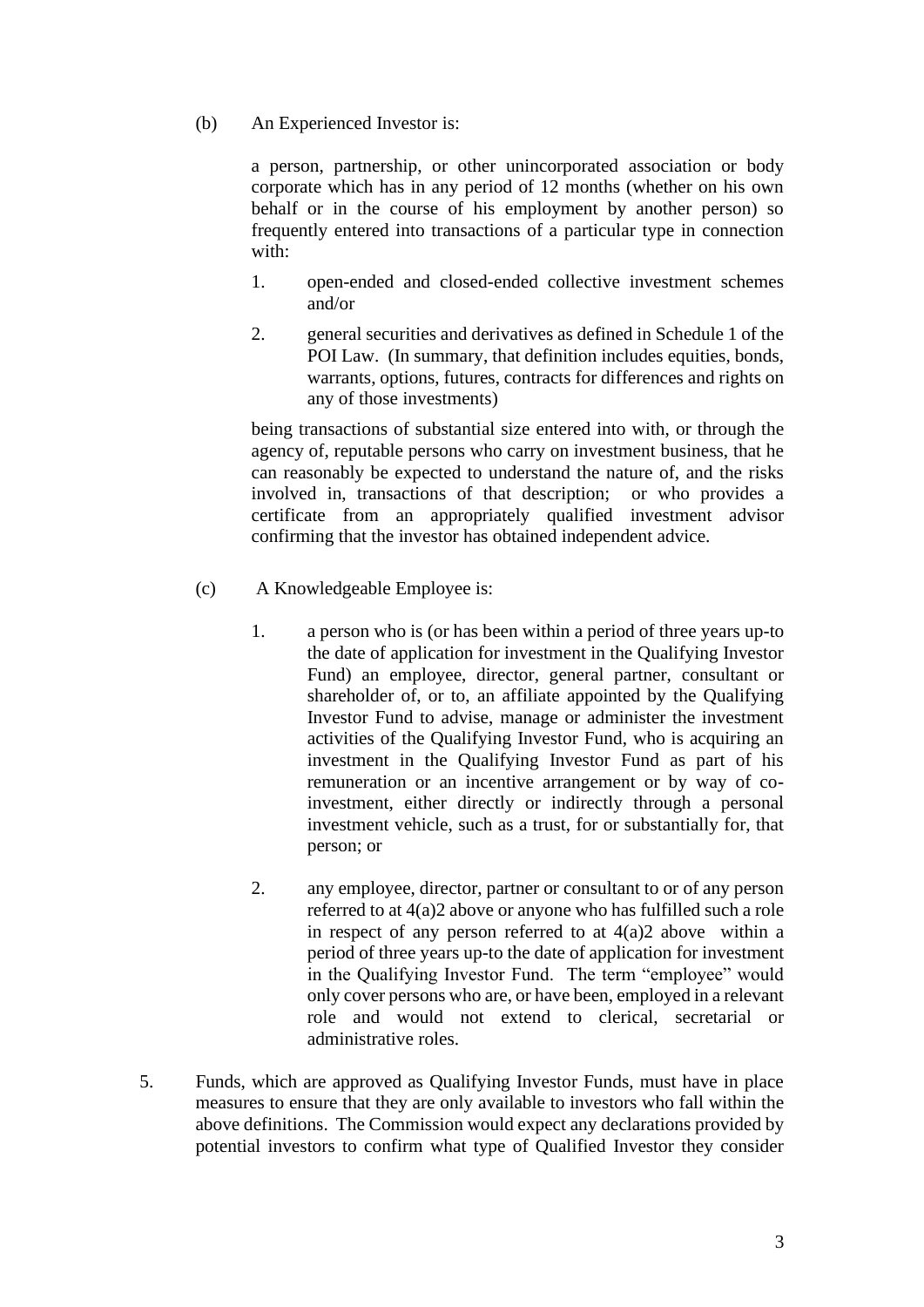themselves to be, that is, whether they are a Professional Investor, an Experienced Investor, and/or a Knowledgeable Employee.

Commission staff will assess licensees' systems and controls in this respect as part of their post-facto monitoring of licensees.

- 6. The Commission does not wish to prescribe the exact requirements relating to the contents of declarations to be obtained from potential investors into Qualifying Investor Funds or the form of disclaimers that will be disclosed within the scheme particulars, offering document (or equivalent) of such a fund. However, the Commission does consider that, as a minimum, the following issues should be referred to in any such declaration or disclaimer relating to a Qualifying Investor Fund:
	- (a) An acknowledgement that the fund has been established in Guernsey as a Qualifying Investor Fund and is suitable only for those investors who satisfy the definition of a Qualified Investor as published by the Guernsey Financial Services Commission as being either a Professional Investor or an Experienced Investor or a Knowledgeable Employee.
	- (b) A representation that the potential investor satisfies the definition of a Qualified Investor and that they will not acquire an interest in the fund for the benefit of any person who is not a Qualified Investor.
	- (c) An acknowledgement that the potential investor has read and understood the fund's scheme particulars, offering document or equivalent including the risk warnings disclosed.
	- (d) An acknowledgement that investing in the subject fund may involve special risks that could lead to a loss of all or a substantial portion of any investment that the potential investor makes in the fund.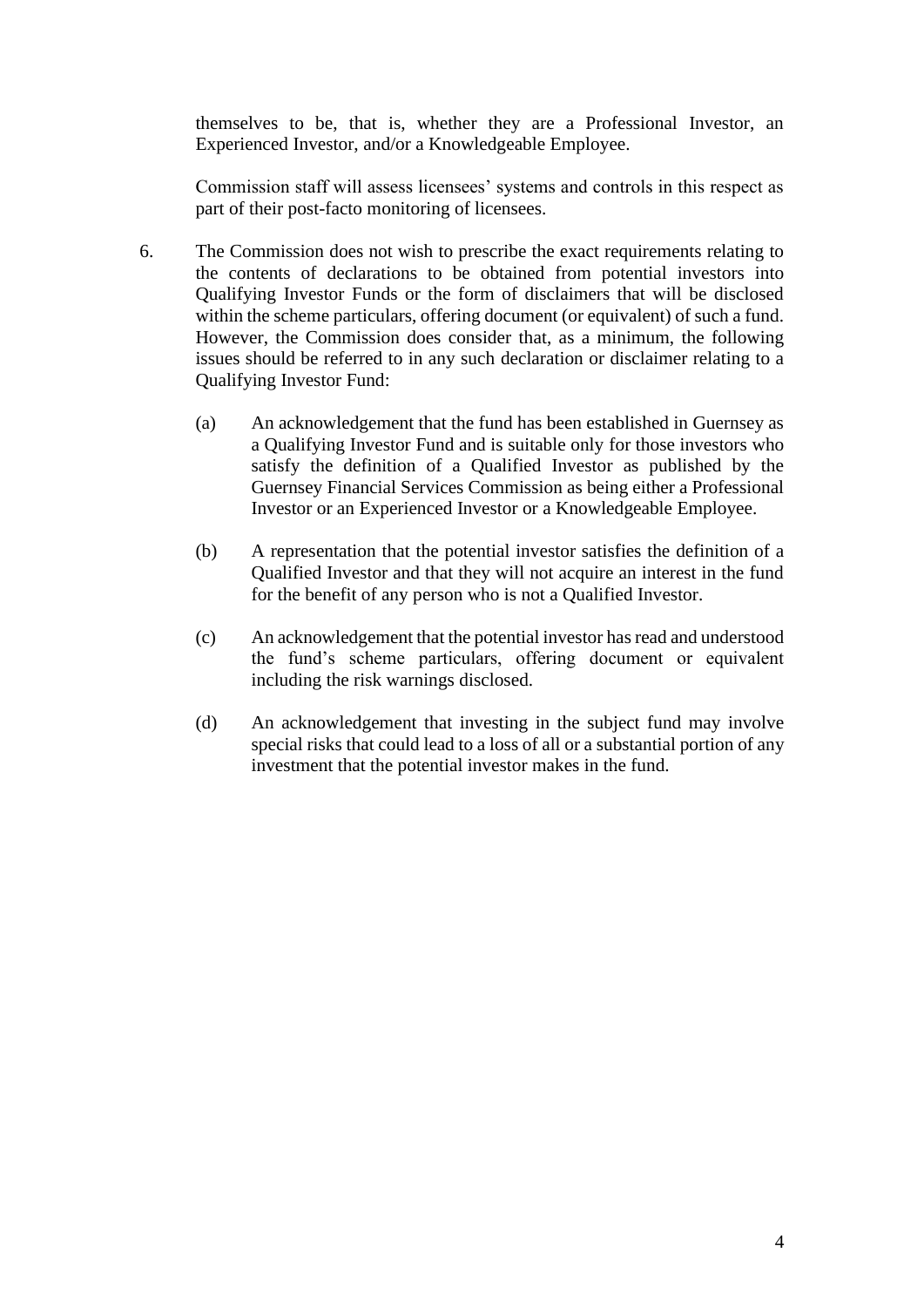# **GUIDANCE**

### **The Structure of the Fund**

# **The Fund**

- 1. A Qualifying Investor Fund is an open-ended or closed-ended collective investment scheme, authorised under the POI Law.
- 2. A Qualifying Investor Fund that is an open-ended collective investment scheme must comply with the requirements of the appropriate rules, that is the Collective Investment Schemes (Class A) Rules 2002, the Authorised Collective Investment Schemes (Class A) Rules 2008, the Authorised Collective Investment Schemes (Class B) Rules 2021 or the Collective Investment Schemes (Qualifying Professional Investor Funds)(Class Q) Rules 2021.
- 3. A Qualifying Investor Fund that is a closed-ended collective investment scheme must comply with the requirements of the appropriate rules, that is the Authorised Closed-Ended Investment Schemes Rules 2021.
- 4. Requests for modifications of the relevant rules must be made in writing to the Authorisations and Innovation Division of the Commission in accordance with the relevant provisions of the appropriate rules. Such requests should be made at least three working days in advance of the submission of the formal application for the authorisation/consent of the fund.

### **The Promoter and/or Investment Manager**

- 5. The promoter and/or investment manager should be an institution regulated and in good standing, or, if conducting activities which do not require regulation, otherwise in good standing.
- 6. Good standing would imply that the institution itself, its directors, controllers and senior managers had not during the past 5 years been the subject of material disciplinary action by a regulator or professional body, or subject to any conviction for fraud, dishonesty or related offences of a financial nature.
- 7. The Guernsey licensed service provider associated with the application for authorisation under the POI Law must certify to the Commission that they have performed sufficient due diligence to be satisfied that the promoter and/or investment manager are fit and proper. In that regard, such service providers should take account of the issues referred to at  $12(a)$ , (b) and (c) below and should document their findings and conclusions accordingly.
- 8. For the avoidance of doubt, applications on behalf of newly formed promoters and/or investment managers will be considered. The Guernsey licensed service provider who is seeking the fund's authorisation or consent will need to consider the track record and experience of the controllers, directors and management of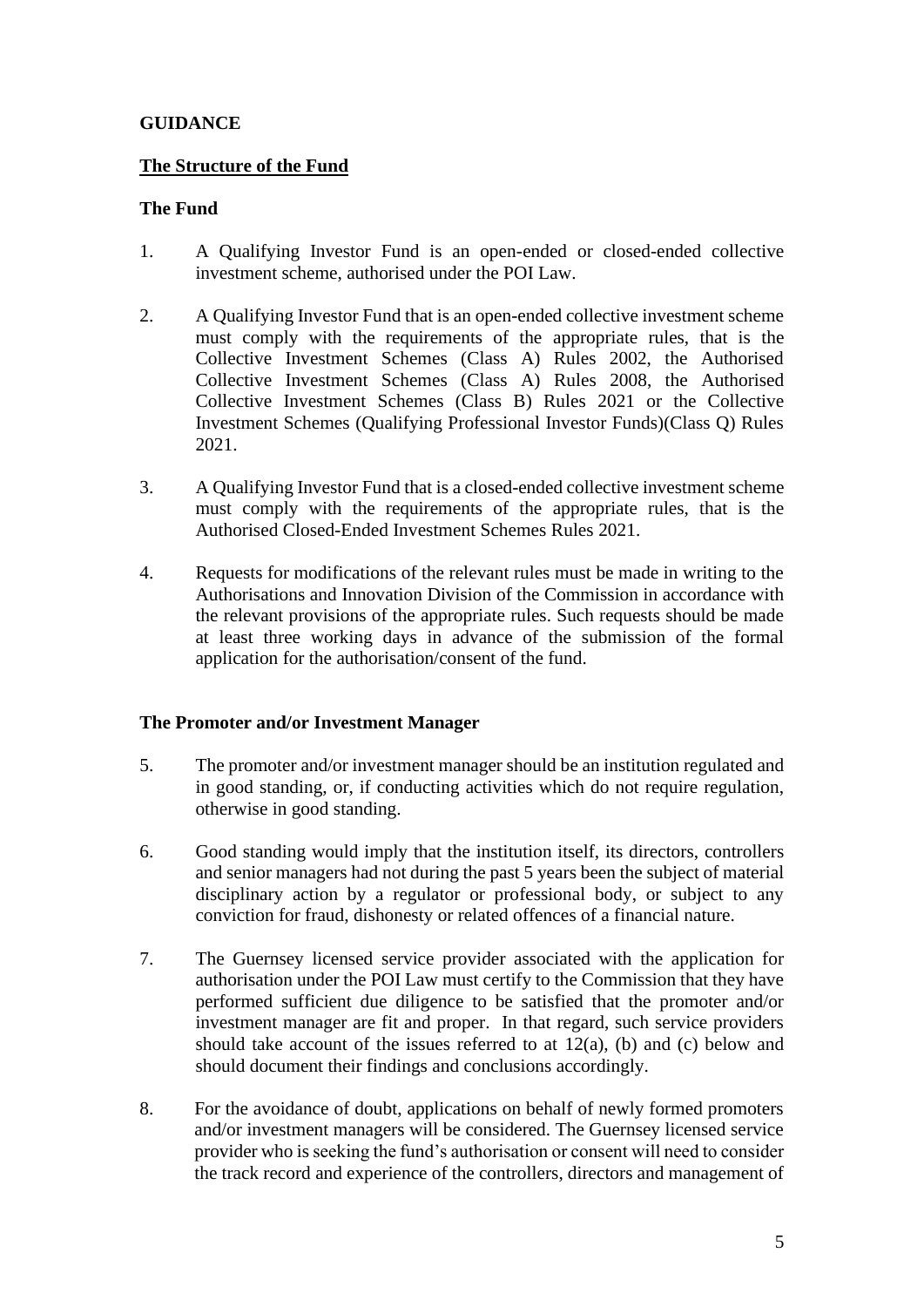such entities taking into account their previous employment history. Such previous employment history should demonstrate that the individuals possess relevant experience in relation to managing or advising on investors' funds using similar investment strategies to those that will be adopted by the Qualifying Investor Fund. The licensed service provider's consideration of these matters and conclusions arising should be documented.

- 9. Where applicants are aware of issues in relation to a promoter and/or investment manager (which term should be taken to include their controllers, directors and management) and associated parties, but are uncertain of their materiality or possible impact on the subject application, they should consult Commission staff prior to submitting the formal application at the time they become aware of the issue.
- 10. Commission staff will assess licensees' application due diligence as part of their post-facto monitoring of licensees. If the Commission were to find that declarations provided were defective, or misleading, the Commission would take action against the licensee and in appropriate cases would exclude that licensee from future participation in the self-certification programme.
- 11. The Commission expects each licensee to ensure that its due diligence in respect of the promoter and/or investment manager and associated parties is updated on a regular basis. The Commission will not prescribe the means by which this requirement is to be achieved but as set out in 7 above licensees should take account of the issues at  $12(a)$ , (b) and (c) below and should document their findings and conclusions. Where licensees become aware of issues in relation to a promoter and/or investment manager (which term should be taken to include their controllers, directors and management) and associated parties, but are uncertain of their materiality or possible impact on the subject Qualifying Investor Fund, they should consult Commission staff, at the time they become aware of the issue.
- 12. Promoters and/or investment managers (including their directors, controllers and senior managers) must be fit and proper. This can be defined as being a requirement for integrity (or honesty), competence and solvency. Guernsey licensed service providers should ensure that the following issues are covered as part of their due diligence procedures in respect of new client relationships and that their findings and conclusions are documented.
	- (a) Integrity

Promoters and/or investment managers (which term should be taken to include their controllers, directors and management) should be of a high reputation and standing. Poor reputation would be considered to be a negative factor.

The promoter and/or investment manager must carry on their business with prudence, professional skill and honesty.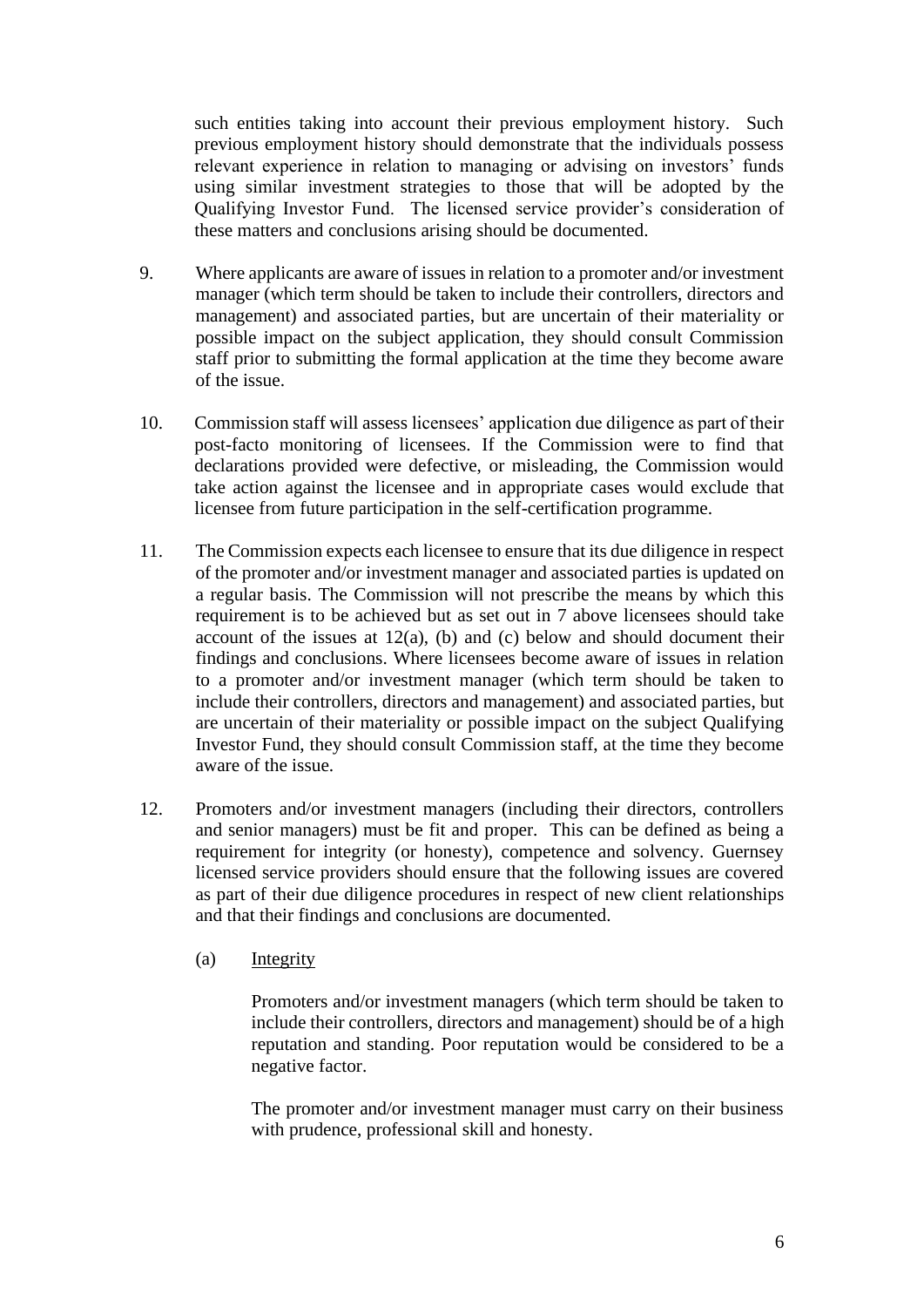In the case of promoters and/or investment managers with a limited history, due to the fact that they are newly or recently established, the integrity of the controllers, directors and management should be assessed in the light of previous employment and experience. It would be expected that the Guernsey licensed service provider would make direct contact with relevant individuals' previous employers as part of the necessary due diligence enquiries.

Promoters and/or investment managers would be expected to deal openly and honestly with the Commission and any other regulatory authority to whose regulation they are subject (either on a consolidated basis or directly).

#### (b) Solvency

Promoters and/or investment managers should be solvent. A firm regulated in another jurisdiction should also comply with the solvency, capital adequacy or financial resources requirement (as appropriate) laid down by the relevant regulatory body to which it is accountable. Past performance in this respect should also be considered to ensure that relevant requirements have been consistently met in the past.

A promoter and/or investment manager that is not regulated would be expected to maintain a surplus of shareholders' funds as disclosed in its audited financial statements. Past performance in this respect should also be considered to ensure that relevant requirements have been consistently met in the past.

Promoters and/or investment managers would be expected to maintain adequate net liquid assets such that they are able to settle their debts when they fall due.

In the case of promoters and/or investment managers with a limited history, due to the fact that they are newly or recently established (that is, not being able to produce audited annual financial statements for a period of at least 24 months), it will be necessary for the Guernsey licensed service provider to consider financial projections relating to the proposal under consideration. It will also be necessary to consider whether the controllers, directors and management of such promoters and/or investment managers have previously been responsible for considering the solvency of an entity (for example, if they held a director role or financial control function). Where individuals have been directors or held relevant positions at entities that have gone into liquidation or suffered financial loss it will be necessary to consider the role undertaken by the relevant individual in such situations.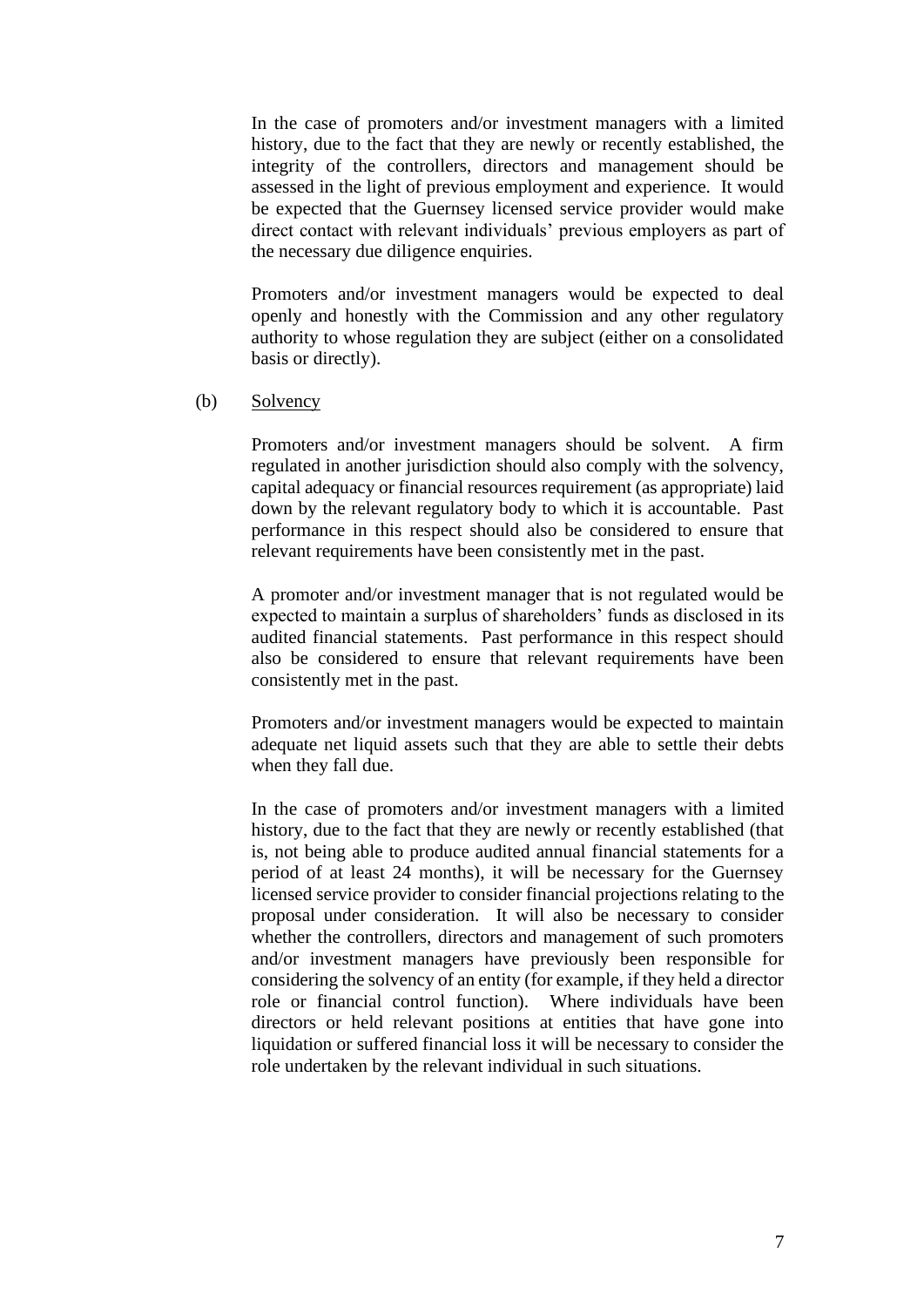# (c) Competence

The most obvious way to demonstrate competence is to have established a favourable track record, in a business similar to that to be conducted in the Bailiwick.

The promoter and/or investment manager should be able to demonstrate an acceptable complaints history. In the case of promoters and/or investment managers with a limited history, due to the fact that they are newly or recently established, it will be necessary for Guernsey licensed service providers to consider whether the controllers, directors and management of such entities have been subject to significant complaints whilst employed by other firms.

Promoters and/or investment managers should have staff of adequate skills, knowledge and experience to undertake and fulfil their duties efficiently and effectively.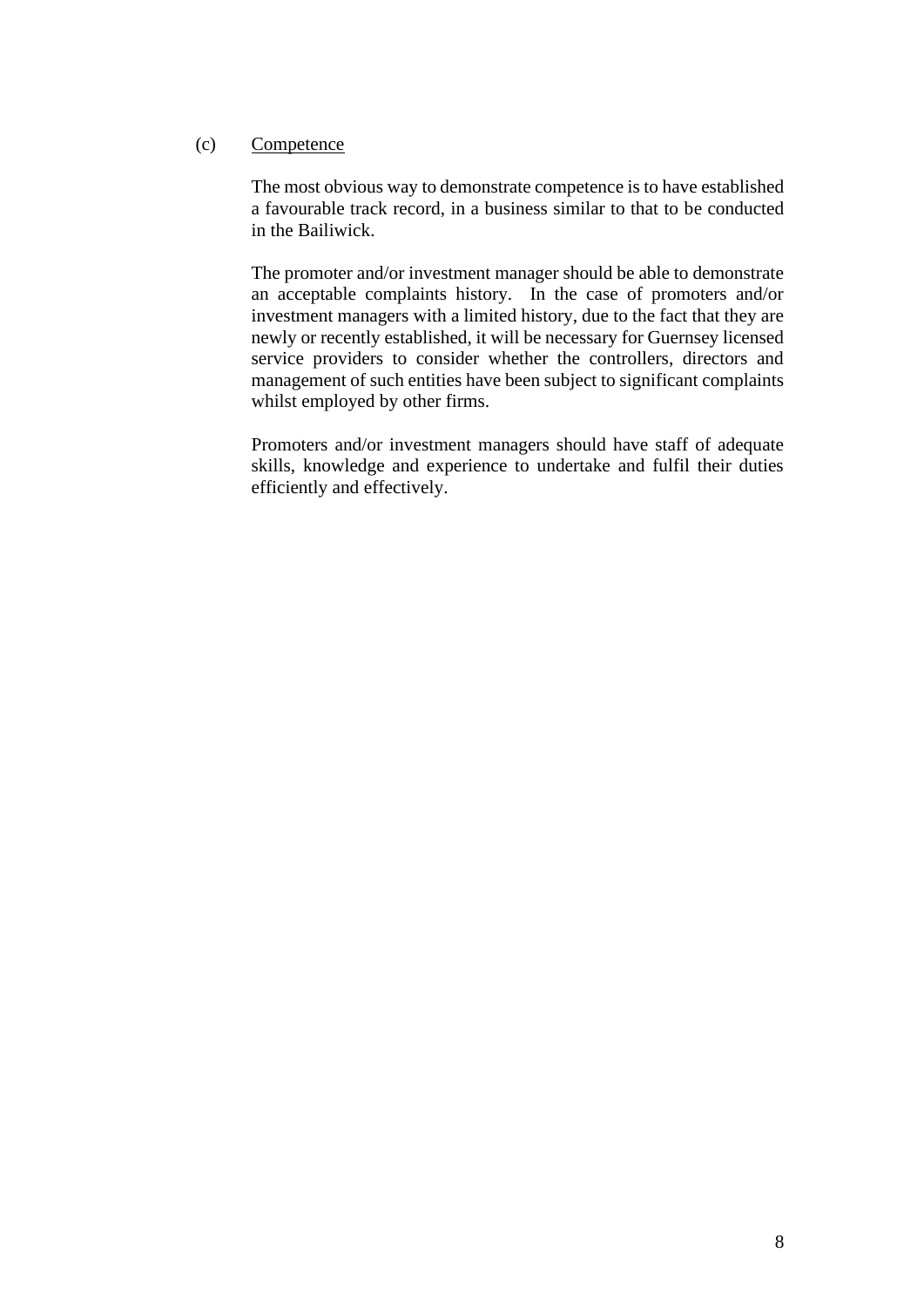# **Authorisation of the Fund**

- 1. In order to consider authorising the fund the Commission must receive a copy of the application form (Form QIF (2019), which must be signed by the proposed designated manager/administrator of the fund. The form contains the following requirements:
	- (a) Declarations to the Commission from the proposed designated manager/administrator that they have performed sufficient due diligence to be satisfied that:
		- (i) the promoter and associated parties are fit and proper;
		- (ii) effective procedures are in place to ensure restriction of the fund in question to only Qualified Investors, as defined; and
		- (iii) the economic rationale for the proposed fund and any attendant risks are clearly disclosed.

**The Commission attaches great importance to these declarations. It expects applicants to be able to demonstrate that they have documentary evidence to support the declarations given, and to be able to produce that evidence immediately should the Commission request it. Applicants who cannot substantiate their applications may, as noted in paragraph 10 on page 6 of this guidance, find themselves excluded from participation in the Qualifying Investor Fund self-certification programme.**

- (b) Submission of fully completed, signed Form APA/APB/APQ/APC (as appropriate) together with OPQs in respect of controllers, directors and senior managers of the promoter and fund (as appropriate);
- (c) Payment of the application fee required under the relevant fee regulations;
- (d) Submission of complete final copies of the following documents:-
	- (i) scheme particulars, prospectus, offering document or equivalent;
	- (ii) the application form, subscription agreement or equivalent;
	- (iii) constitutive documents, that is the memorandum and articles of association, trust deed or limited partnership agreement, as applicable;
	- (iv) all material agreements entered into by the fund.
	- (e) For Class A open-ended schemes, a lawyer's certificate. For Class B open-ended schemes, a lawyer's certificate or a manager's certificate. For Class Q open-ended schemes, a manager's certificate.